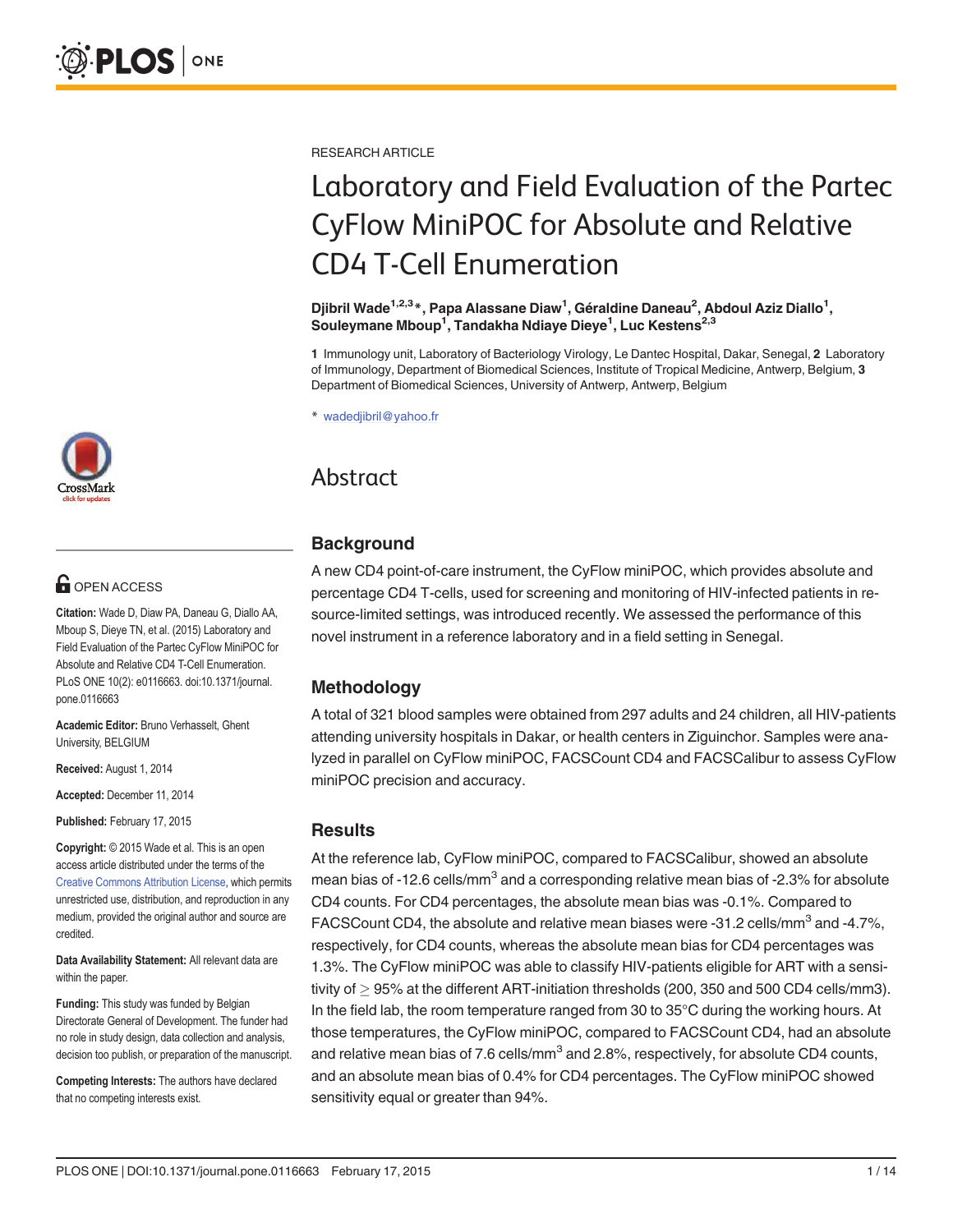#### <span id="page-1-0"></span>**Conclusion**

The CyFlow miniPOC showed high agreement with FACSCalibur and FACSCount CD4. The CyFlow miniPOC provides both reliable absolute CD4 counts and CD4 percentages even under the field conditions, and is suitable for monitoring HIV-infected patients in resource-limited settings.

#### Introduction

CD4 T-cell enumeration is used together with HIV plasma viral load for monitoring HIV-infected patients. Viral load testing allows detecting and preventing early virologic failure during antiretroviral therapy (ART). However, the relative high cost and complexity of viral load assays limit their routine use in most middle and low income countries [\[1](#page-10-0)[,2](#page-11-0)]. Therefore, CD4 counting is still the most commonly used assay to monitor persons suffering from HIV/AIDS in many settings. CD4 T-cell enumeration allows staging of HIV disease, deciding when to start treatment, and monitoring response to ART [\[1](#page-10-0)[,3](#page-11-0)]. While Single Platform (SP) flow cytometry is conventionally considered as the gold standard for CD4 T-cell enumeration, standard flow cytometers are expensive to operate and maintain [\[4,5\]](#page-11-0). Moreover, they require highly trained personnel, an air conditioned lab and a cold chain to ship and store reagents, facilities which are not always available in resource-limited settings. To ensure decentralization of the HIV-monitoring services, more affordable CD4 dedicated flow cytometers have been introduced on the market, including FACSCount (BD Biosciences), CyFlow Counter (Partec), Guava EasyCD4 (Millipore), Apogee Auto40 (Apogee), PointCare NOW (PointCare) [\[5](#page-11-0)–[13\]](#page-11-0). At the end of the previous decade, low-cost Point of Care (POC) technologies were being developed, mainly based on digital imaging [[14](#page-11-0)–[18](#page-11-0)]. Those CD4 POC technologies would help to facilitate early ART initiation and to reduce the proportion of patients lost to follow up [[19](#page-11-0)–[21](#page-12-0)]. The Pima CD4 (Alere), the only POC system actually on the market and which has been evaluated extensively, uses thermo-resistant disposable cartridges preloaded with lyophilized monoclonal antibodies (mAb) [[18](#page-11-0)[,22](#page-12-0)–[25\]](#page-12-0). Although the Pima CD4 provides absolute CD4 T-lymphocyte counts in about 20 minutes after blood collection, it cannot provide a CD4 percentage (CD4%) which is essential for monitoring of pediatric patients [[24,26](#page-12-0)–[28\]](#page-12-0). Recently, Partec introduced a small handheld and portable flow cytometry-based CD4 POC, the CyFlow miniPOC (Partec GmbH, Munster, Germany) which provides absolute and percentage CD4 T-cells. It is a closed system operating with Partec miniPOC CD4% count kit—dry, which eliminates the need for cold chain  $[2,29]$  $[2,29]$ . The kit is intended for 20 tests and includes readyprepared sample tubes (yellow lid) containing lyophilized CD4 PE and CD45 PE-Dy647 mAb, tubes with lyophilized Count Check Beads green (blue lid), buffer tubes (orange lid for buffer 1, black lid for buffer 2, and blue lid for dilution of Count Check beads), and sheath fluid. The CyFlow miniPOC runs on regular power supplies. The company claims it runs optionally on a rechargeable battery pack or solar panels, and it can run up to 250 tests per day. Therefore, the CyFlow miniPOC would be an interesting candidate for CD4 T-cell counting in adult and pediatric HIV-infected patients in low-income countries. We evaluated the performance of the CyFlow miniPOC in the National Reference Laboratory in Dakar and in a peripheral laboratory, and compared results with those obtained from FACSCalibur using Trucount tubes, and from FACSCount for both absolute CD4 counts and CD4%.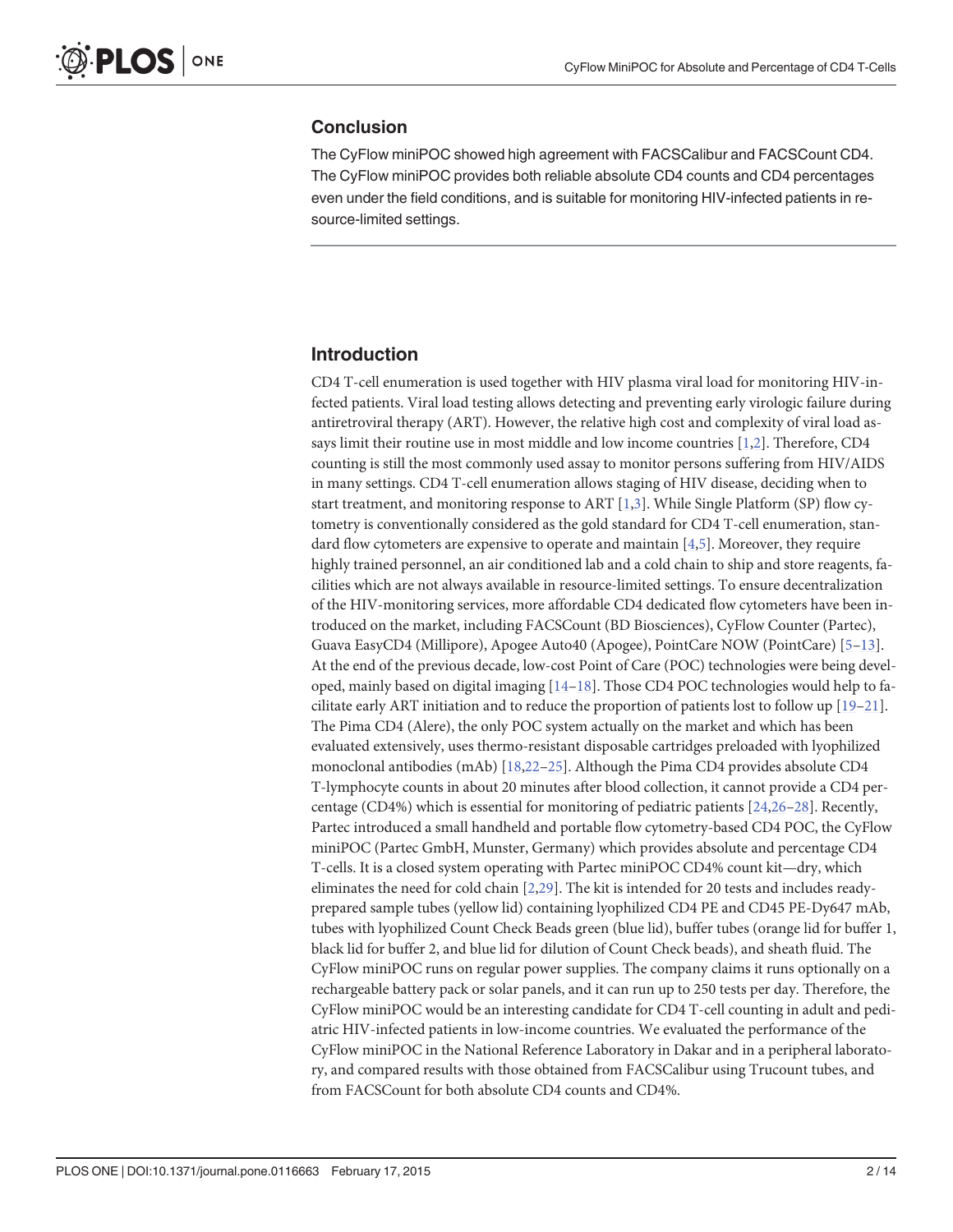### <span id="page-2-0"></span>Methodology

#### Ethics statement

We used the excess of routine blood samples from HIV-infected patients attending the clinic for routine CD4 T-cell enumeration. Blood sample records were directly anonymized and deidentified by giving them a consecutive study code prior to analysis. The study was approved by the Institutional Review Board of the Institute of Tropical Medicine, Antwerp (Belgium) and the National Ethical Committee of the Ministry of Health (Senegal) that waived the need of informed consent. For the purpose of this independent study, the CyFlow miniPOC device and its reagent kits, the FACSCount CD4 reagents, the Trucount tubes and the monoclonal antibodies were purchased.

#### Study design and participants

This study was conducted in two phases, the first one in the reference laboratory at the Immunology unit of Le Dantec hospital Dakar (March—May 2014), and the second in a peripheral laboratory at the Silence health center in Ziguinchor at 450 Km from Dakar (end May—June 2014). Blood samples, collected into K3-EDTA tubes, were taken consecutively from HIV-patients attending the clinic for routine CD4 counting.

The phase I consisted in evaluating the CyFlow miniPOC performances in a controlled laboratory environment where FACSCalibur and FACSCount CD4 were set as reference instruments.

In phase II, the CyFlow miniPOC was installed in a room without air conditioning, and results were compared with those from FACSCount CD4, which was used as reference instrument. During the study, working temperature in that room ranged from 30°C to 35°C. The FACSCount instrument was installed in a room with air-conditioning, as recommended.

#### Precision assessment

Intra-assay and inter-assay variations were assessed on 3 blood samples with clinically relevant CD4 counts ( $<$  200, 300–500,  $>$  500 cells/mm<sup>3</sup>). The intra-assay, which assesses the tube-totube variability, including errors due to operator, was determined by repeating 10 times the entire CD4 staining procedure on the 3 blood samples. Inter-assay variation (day-to-day) was assessed by analysing each sample at three time points after blood collection (within 6h, 24h and 48h) on blood stored at room temperature. The percentage coefficient of variation (%CV) was calculated for intra-assay and inter-assay [\[22\]](#page-12-0). The sample carry over was measured by analyzing three sample pairs, each pair with one sample with a CD4 count greater than 600 cells/mm<sup>3</sup> read in duplicate (recorded as  $a_1$  and  $a_2$ ) followed by a second sample with a CD4 count lower than 300 cells/mm<sup>3</sup> read in duplicate too (recorded as  $b_1$  and  $b_2$ ), and the Broughton coefficient (k) was calculated [\[23,30\]](#page-12-0). The values of the internal quality control Count Check beads run daily on the CyFlow miniPOC were used to calculate the %CV of instrument precision.

#### Agreement between methods

CD4 counts were measured in whole blood samples within 6 hours after venipuncture on: FACS-Calibur, FACSCount CD4, and CyFlow miniPOC. All measurements were performed according to manufacturer's instructions by different operators to allow a blind reading. Before running samples, internal quality control beads were successfully tested daily on CyFlow miniPOC (Partec Count Check), on FACSCount (BD FACSCount Control), and on FACSCalibur (BD Calibrite).

The CyFlow miniPOC, flow cytometry-based CD4 POC, provides absolute and percentage CD4 T-cells. Briefly, 20mm<sup>3</sup> of whole blood were added into a sample tube (on top of the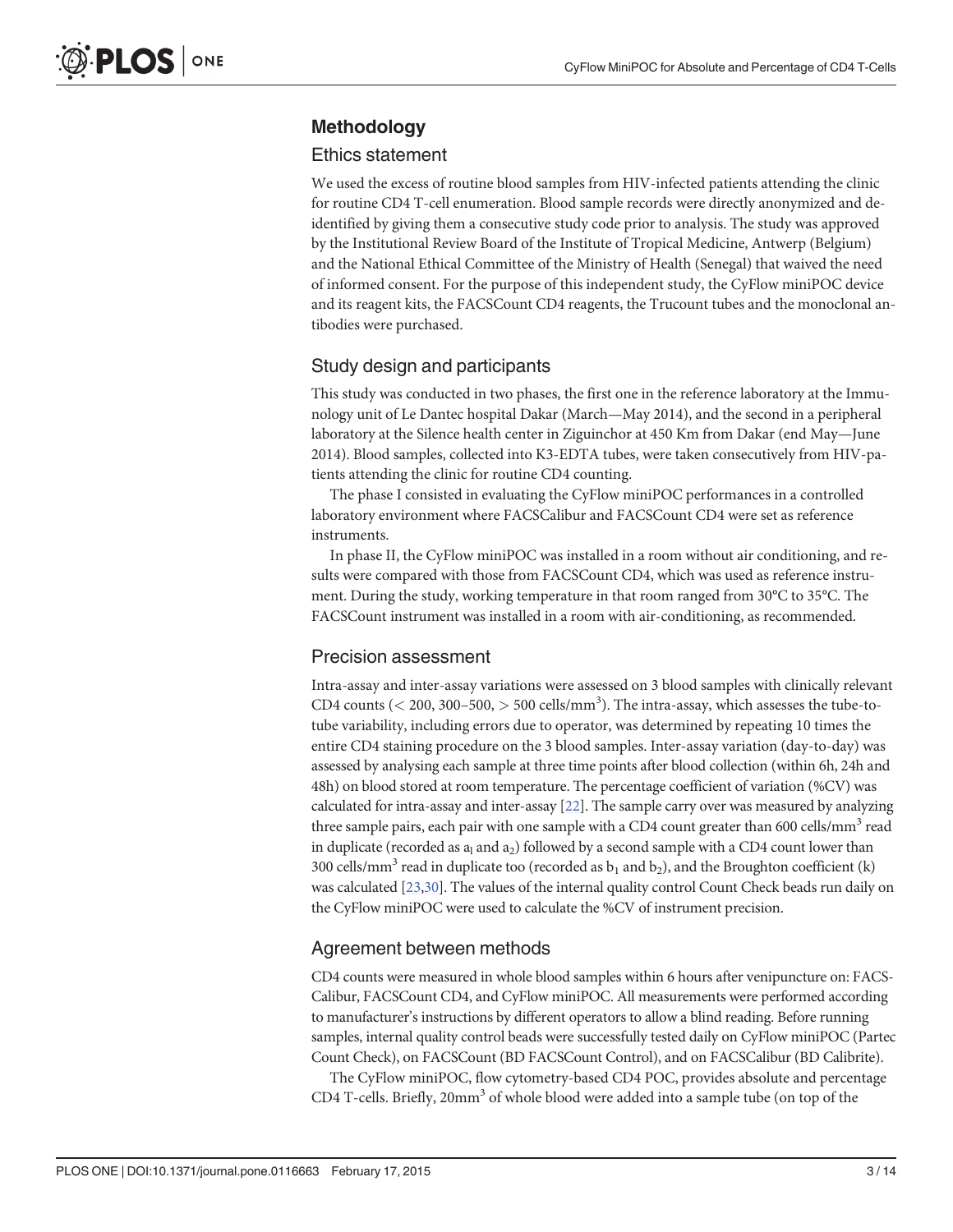<span id="page-3-0"></span>lyophilized antibody spot at the bottom of the tube) gently mixed and incubated for 15min (mix again after 5min) in the dark at room temperature. Then, Buffer 1 was poured and mixed, and the Buffer 2 was added directly prior to the measurement on the CyFlow miniPOC. Stained blood was completely aspirated with a new syringe until the plunger reaches the position 1 ml (avoid having air bubble in the extremity of the syringe). The syringe was attached to the device, analysis started and the results (CD4 count and CD4%) were available in less than 2min.

For FACSCalibur and FACSCount CD4 reference methods, samples were prepared, as previously described, to provide both absolute and percentage of CD4 T-cells. A CD3/CD4/CD45 panel in Trucount tubes was used on FACSCalibur, as previously described  $[4,12,23]$  $[4,12,23]$ . The FACSCalibur and the FACSCount CD4 are monitored by external quality control programs QASI (Quality Assessment and Standardization for Immunological measures relevant to HIV/ AIDS) and UK NEQAS (United Kingdom National External Quality Assessment Service).

#### Statistical analysis

The concordance correlation coefficient ( $\rho_c = \rho x C_b$ ) assesses the degree to which pairs of observations fall on the 45° line through the origin [[31](#page-12-0)]. Passing-Bablok regression was used for method comparison [[32\]](#page-12-0). Pollock and Bland Altman analyses were used to assess relative and absolute mean bias, respectively between absolute CD4 counts and CD4 percentages obtained by both methods. Mean bias (or trueness) and limits of agreement (LOA = mean bias  $\pm$  1.96 x SD) were calculated [[33,34](#page-12-0)]. The percentage similarity between the results obtained from 2 different instruments was calculated for each sample. For each group, the mean similarity and the relative standard deviation (RSD) were determined [\[22,35\]](#page-12-0). Sensitivity and specificity to identify patients eligible for ART were calculated at commonly used CD4 thresholds (200, 350 and 500 cells/mm<sup>3</sup>) to start ART. FACSCalibur or FACSCount CD4 results (CD4 count & CD4%) were set as the reference to determine ART eligible patients, and calculate misclassification, sensitivity and specificity.

#### **Results**

#### Study population

A total of 188 HIV-infected patients were included in the first part of this study, of which, 35% (65/188) were male, and 64% (120/188) received ART. There were 169 adults and 19 children, including 5 under 5 years, with a global median (range) age of 39 (1–68) years. They had a median (range) CD4 count of 334 (10–1508) cells/mm<sup>3</sup>, and 51 had a low CD4 count  $\leq$  200, 87 had a CD4 count between 201 and 500, and 50 subjects had a CD4 count > 500.

At the Silence health center (second phase), 133 HIV-infected patients were enrolled, of which, 20% (26/133) were male, and 60% (80/133) received ART. There were 128 adults and 5 children, including only 1 under 5 years, with a global median (range) age of 43 (3–64) years. They had a median CD4 count (range) of 337 (2-1024) cells/mm<sup>3</sup>, and 35 of them had a CD4 count  $\leq$  200, 58 had a CD4 count between 201 and 500, and 40 had a CD4 count  $>$  500.

#### Precision assessment

[Table 1](#page-4-0) summarizes the precision (%CVs) of the CyFlow miniPOC on replicates from samples with low, medium and high CD4 count. The CyFlow miniPOC showed a mean intra-assay variation (%CV) of 3.6% for CD4 counts and 4.5% for CD4%. The mean inter-assay %CV was 6.1% for CD4 counts and 3.2% for CD4%. Values at 48h did not seem inferior to values at 24h, and only the sample with a high CD4 count showed a drop from 1153 cells/mm<sup>3</sup> at day 0 to 906 cells/mm<sup>3</sup> at day 1, leading to the high CV of 13.45%. There was no significant carry over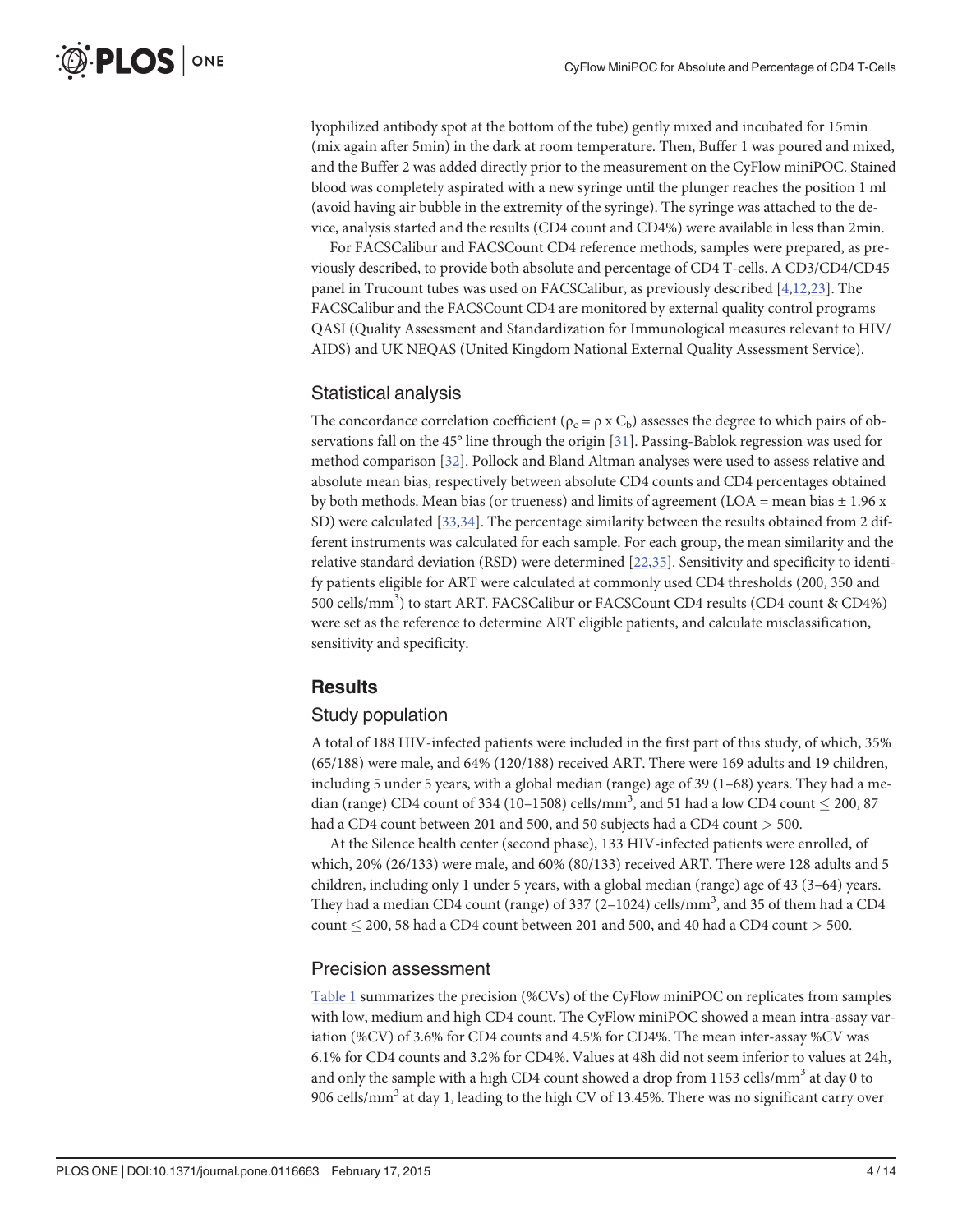|                                                                                  |                                         | Low   | <b>Medium</b> | <b>High</b> |
|----------------------------------------------------------------------------------|-----------------------------------------|-------|---------------|-------------|
| Intra-assay ( $n = 10$ )                                                         | Mean CD4 count (cells/mm <sup>3</sup> ) | 133   | 346           | 660         |
|                                                                                  | CV for CD4 count                        | 3.94% | 4.88%         | 2.09%       |
|                                                                                  | CV for CD4%                             | 6.06% | 4.74%         | 2.67%       |
| Inter-assay $(n = 3)$                                                            | Mean CD4 count (cells/mm <sup>3</sup> ) | 111   | 331           | 999         |
|                                                                                  | CV for CD4 count                        | 2.27% | 2.57%         | 13.45%      |
|                                                                                  | CV for CD4%                             | 6.19% | $0.00\%$      | 3.45%       |
| <b>n</b> refers to the number of replicates<br>CV means coefficient of variation |                                         |       |               |             |

#### <span id="page-4-0"></span>[Table 1.](#page-3-0) Variability of the CyFlow miniPOC.

Low means  $CD4 < 200$  cells/mm<sup>3</sup> Medium means CD4 between 300-500 cells/mm<sup>3</sup> High means  $CD4 > 500$  cells/mm<sup>3</sup>.

doi:10.1371/journal.pone.0116663.t001

with a mean k of 0.12% for CD4 count, and 0.00% for CD4%. Based on the values obtained daily from the readings of the Count Check control beads, the CyFlow Counter showed a mean instrument precision of 2.8%.

#### Agreement between methods

Phase I: Evaluation of the CyFlow miniPOC performances in a controlled laboratory environment. [Fig. 1](#page-5-0) shows absolute CD4 count comparisons between CyFlow miniPOC and the conventional flow cytometers (FCM) in the reference laboratory.

Comparison between CyFlow miniPOC and FACSCalibur showed a mean absolute bias  $(LOA)$  of -12.6 (-91.6–66.3) cells/mm<sup>3</sup>, a mean relative bias (LOA) of -2.3% (-18.6–14.1), and a mean similarity (RSD) of 99% (6%). According to FACSCalibur results, the CyFlow miniPOC misclassified 2% (4/185), 1% (2/185) and 3% (5/185) of patients, respectively at the thresholds of 200, 350 and 500 cells/mm<sup>3</sup> used for ART-initiation. The respective values of sensitivity were 96% (48/50), 99% (95/96) and 97% (131/135), and those of specificity were 99% (132/ 134), 99% (88/89) and 98% (49/50). Among the misclassified patients, the maximum bias observed was 25 cells/mm<sup>3</sup> at the threshold of 200 cells/mm<sup>3</sup>, and 10 cells/mm<sup>3</sup> at the threshold of 350 cells/mm<sup>3</sup>. At the threshold of 500 cells/mm<sup>3</sup>, the maximum bias was 168 cells/mm<sup>3</sup> [\(Table 2\)](#page-6-0).

Comparison between CyFlow miniPOC and FACSCount CD4 showed a mean absolute bias (LOA) of -31.2 (-119.9–57.4), a mean relative bias (LOA) of -4.7% (-23.4–14.1), and a mean similarity (RSD) of 98% (5%). According to FACSCount CD4 results, the CyFlow miniPOC misclassified 1% (2/181), 4% (7/181) and 1% (2/181) of patients, and showed sensitivity of 100% (46/46), 98% (89/91) and 100% (126/126), and specificity of 99% (133/135), 94% (85/90) and 96% (53/55), respectively at the thresholds of 200, 350 and 500 cells/mm<sup>3</sup>.

Finally, the comparison between FACSCount CD4 and FACSCalibur, the two CD4 reference instruments in this study, showed a coefficient correlation R of 0.990 ( $y = -4.76 + 1.05x$ ), a mean absolute bias (LOA) of 17.9 (-73.8–109.6), a mean relative bias (LOA) of 2.3% (-19.7– 24.8) and a mean similarity (RSD) of 100% (8%).

[Fig. 2](#page-6-0) illustrates CD4% comparisons between CyFlow miniPOC and the conventional FCM in the reference laboratory.

Comparison between CyFlow miniPOC and FACSCalibur showed a mean absolute bias (LOA) of -0.1% (-2.8–2.6), and a mean similarity (RSD) of 99% (7%).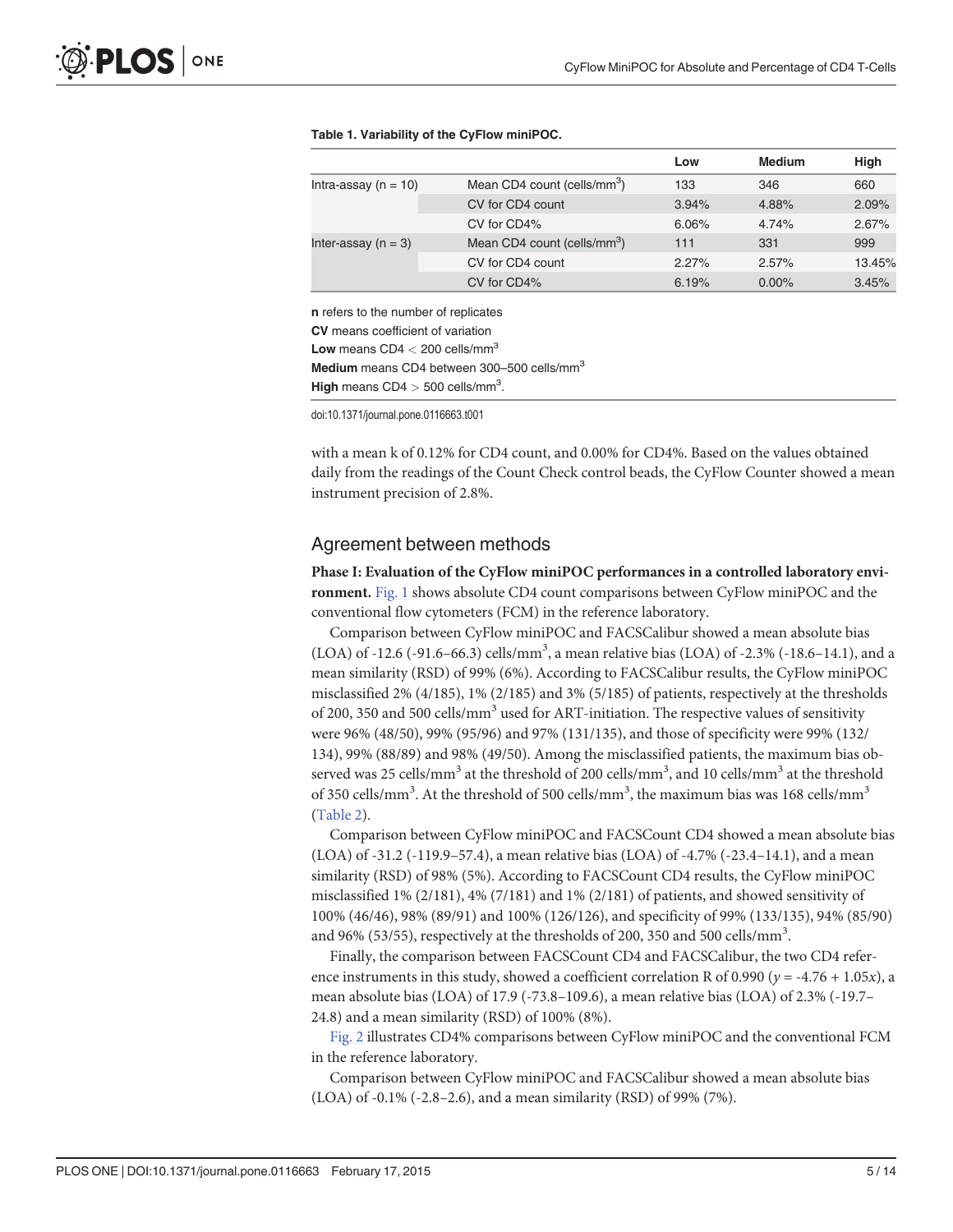<span id="page-5-0"></span>

[Fig 1. C](#page-4-0)omparison between CyFlow miniPOC and conventional flow cytometers FACSCalibur and FACSCount CD4: absolute CD4 counts obtained by CyFlow miniPOC were compared to those from FACSCalibur (A and C) and those from FACSCount CD4 (B and D) using Passing-Bablok and Pollock analyses, respectively. In Passing–Bablok regression plots, the solid line represents the regression line and the dashed lines represent the 95% confidence interval for the regression line. In Pollock plots, the solid line represents the mean bias. The dashed lines represent the mean bias ± 1.96 SD, which are the upper and lower limits of agreement (LOA).

doi:10.1371/journal.pone.0116663.g001

Comparison between CyFlow miniPOC and FACSCount CD4 showed a mean absolute bias (LOA) of 1.3% (-2.3–4.8), and a mean similarity (RSD) of 105% (12%).

The FACSCount CD4 and FACSCalibur comparison showed an R of 0.991 ( $y = -1.10 +$ 0.99x), a mean absolute bias (LOA) of  $-1.3\%$   $(-4.3-1.6)$ , and a mean similarity (RSD) of 96%  $(6\%)$ .

The agreement between CyFlow miniPOC and each of the two reference systems (FACSCalibur and FACSCount CD4) was similar to the agreement between FACSCalibur and FACS-Count CD4.

[Table 3](#page-7-0) summarizes the detailed comparisons between CyFlow miniPOC and FACSCalibur in the reference lab, within the CD4 categories. Table  $4$  summarizes the detailed comparisons between CyFlow miniPOC and FACSCount CD4 in the reference lab, within the CD4 categories.

Phase II: field validation of the CyFlow miniPOC at Silence health center. [Fig. 3](#page-8-0) depicts the comparison between CyFlow miniPOC and FACSCount CD4.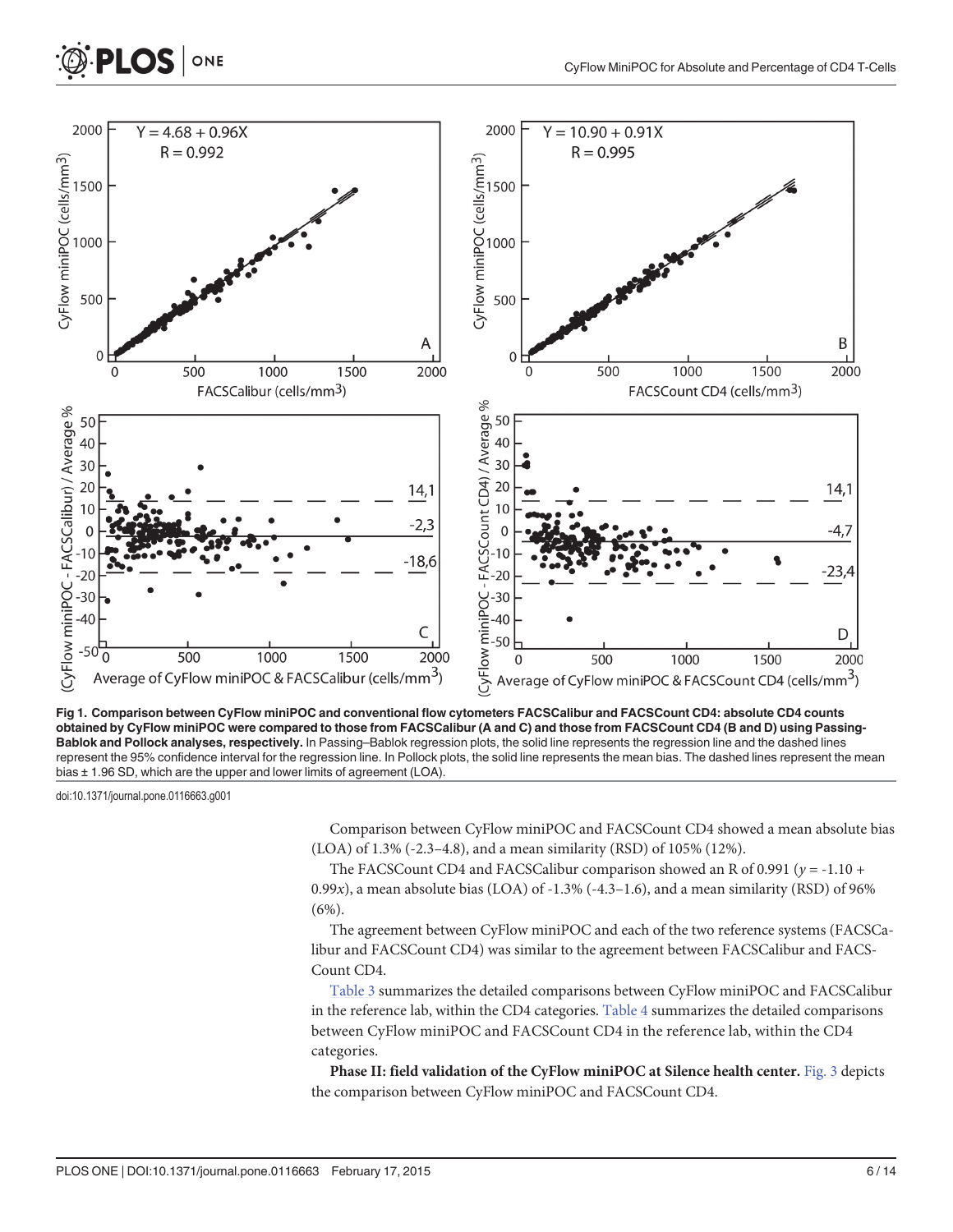<span id="page-6-0"></span>

| <b>Thresholds</b>         | FACSCalibur (cells/mm <sup>3</sup> ) | FACSCount CD4 (cells/mm <sup>3</sup> ) | CyFlow miniPOC (cells/mm <sup>3</sup> ) | Bias (cells/mm <sup>3</sup> ) |
|---------------------------|--------------------------------------|----------------------------------------|-----------------------------------------|-------------------------------|
| 200 cells/mm $3$          | 197                                  | 213                                    | 222                                     | $+25$                         |
|                           | 200                                  | 224                                    | 215                                     | $+15$                         |
|                           | 205                                  | 196                                    | 183                                     | $-22$                         |
|                           | 211                                  | 206                                    | 196                                     | $-15$                         |
| 350 cells/mm <sup>3</sup> | 347                                  | 367                                    | 357                                     | $+10$                         |
|                           | 354                                  | 368                                    | 348                                     | $-6$                          |
| 500 cells/ $mm3$          | 483                                  | 586                                    | 523                                     | $+40$                         |
|                           | 487                                  | 504                                    | 517                                     | $+30$                         |
|                           | 495                                  | 667                                    | 663                                     | $+168$                        |
|                           | 501                                  | 486                                    | 495                                     | $-6$                          |
|                           | 502                                  | 467                                    | 458                                     | $-44$                         |

[Table 2.](#page-4-0) CD4 value for samples around the thresholds misclassified by the CyFlow miniPOC according to the FACSCalibur reference.

Each line corresponds to one patient. Bias refers to the difference between CyFlow miniPOC and FACSCalibur results.

doi:10.1371/journal.pone.0116663.t002



[Fig 2. C](#page-4-0)omparison between CyFlow miniPOC and FACSCalibur and FACSCount CD4. CD4% obtained by CyFlow miniPOC were compared to those from FACSCalibur (A and C) and those from FACSCount CD4 (B and D), using Passing-Bablok and Bland-Altman analyses respectively. In Passing–Bablok plots, the solid line represents the regression line and the dashed lines represent the 95% confidence interval for the regression line. In Bland–Altman plots, the solid line represents the mean bias. The dashed lines represent the mean bias 6 1.96 SD, which are the upper and lower LOA.

doi:10.1371/journal.pone.0116663.g002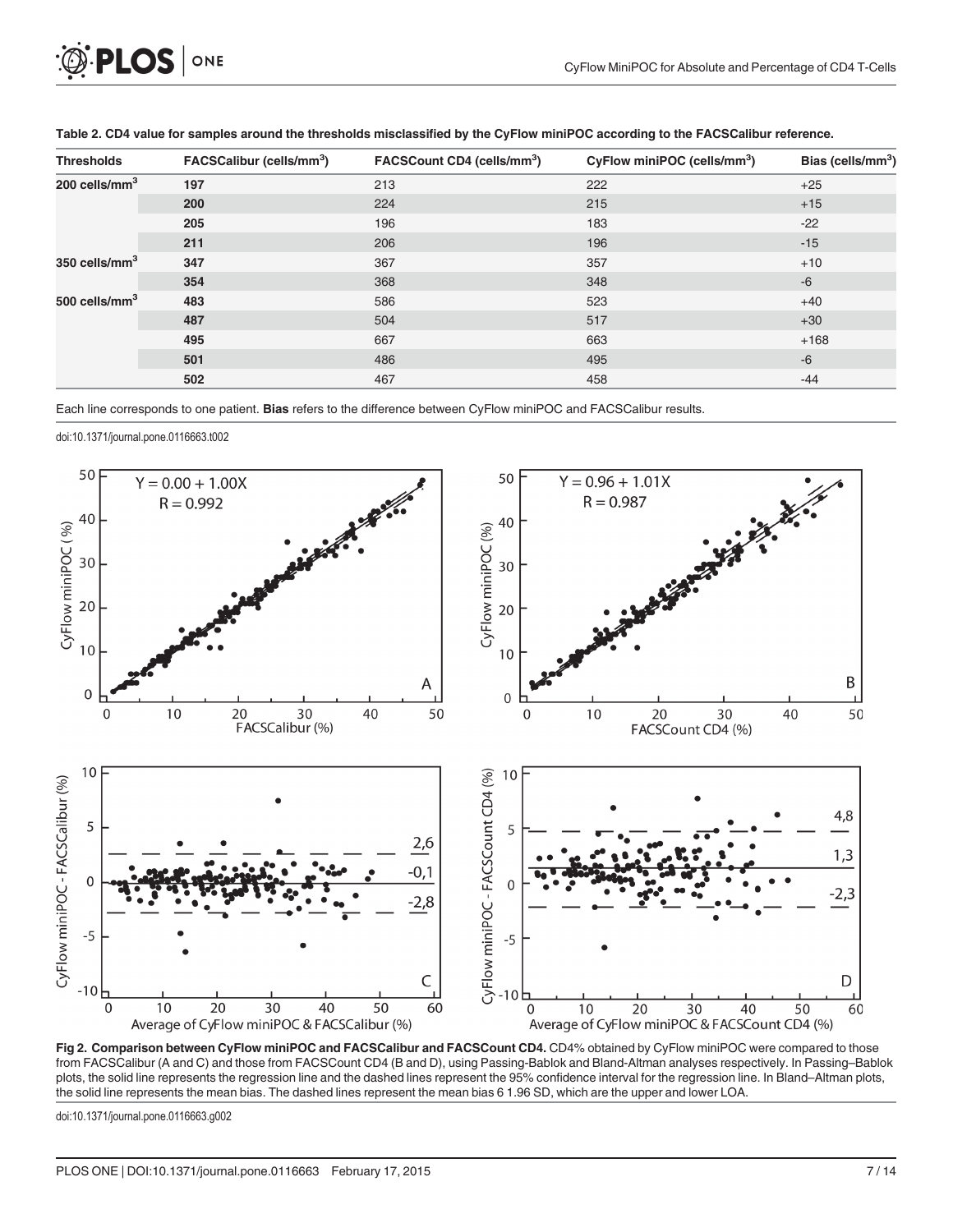<span id="page-7-0"></span>

|  |  |  | Table 3. Comparison between CyFlow miniPOC and FACSCalibur in the reference laboratory. |  |
|--|--|--|-----------------------------------------------------------------------------------------|--|
|--|--|--|-----------------------------------------------------------------------------------------|--|

|                                      | All                                            | CD4 < 200              | 200 < CDA < 500       | CD4 > 500                |  |  |
|--------------------------------------|------------------------------------------------|------------------------|-----------------------|--------------------------|--|--|
| N                                    | 188                                            | 51                     | 87                    | 50                       |  |  |
|                                      | Concordance correlation coefficient $(\rho_c)$ |                        |                       |                          |  |  |
| CD4 count                            | 0.989                                          | 0.988                  | 0.948                 | 0.950                    |  |  |
| CD4%                                 | 0.992                                          | 0.985                  | 0.982                 | 0.986                    |  |  |
| Absolute or relative mean bias (LOA) |                                                |                        |                       |                          |  |  |
| CD4 count                            | $-12.6$ UI ( $-92-66$ )                        | $-1.1$ UI ( $-19-17$ ) | $-1.9$ UI $(-61-57)$  | $-42.5$ UI ( $-154-69$ ) |  |  |
| CD4 count                            | $-2.3\%$ ( $-19-14$ )                          | $-1.3\%$ ( $-22-19$ )  | $-0.9\%$ ( $-16-14$ ) | $-5.5\%$ ( $-19-8$ )     |  |  |
| CD4%                                 | $-0.1\%$ ( $-3-3$ )                            | $-0.1\%$ ( $-2-2$ )    | $-0.1\%$ ( $-3-3$ )   | $-0.2\%$ ( $-3-3$ )      |  |  |
| Similarity: mean (RSD)               |                                                |                        |                       |                          |  |  |
| CD4 count                            | $99\% (6\%)$                                   | 100% (5%)              | 100% (8%)             | $97\%$ (3%)              |  |  |
| CD4%                                 | 99% (7%)                                       | 98% (9%)               | 99% (8%)              | $100\% (2\%)$            |  |  |

N means number of samples

LOA means limits of agreement

RSD means relative standard deviation

 $UI =$  cells/mm<sup>3</sup>.

doi:10.1371/journal.pone.0116663.t003

For absolute CD4 counts, CyFlow miniPOC showed a mean absolute bias (LOA) of 7.6 (-80.5– 95.8), a mean relative bias (LOA) of 2.8% (-17.0–22.6), and a mean similarity (RSD) of 102% (5%). Using FACSCount CD4 results as reference for patients classification, the CyFlow miniPOC misclassified 2% (3/129), 4% (5/129) and 2% (2/129) of patients, and showed sensitivity of 94% (33/35), 96% (65/68) and 98% (92/94), and specificity of 99% (93/94), 97% (59/61) and 100% (35/35) respectively at the different CD4-based treatment initiation thresholds of 200, 350 and 500 cells/mm<sup>3</sup>.

For CD4 percentages, CyFlow miniPOC showed a mean absolute bias (LOA) of 0.4% (-2.5– 3.3), and a mean similarity (RSD) of 101% (4%).

#### [Table 4.](#page-5-0) Comparison between CyFlow miniPOC and FACSCount CD4 in the reference laboratory, Immunology unit, LBV Dakar.

|                        | All                                      | CD4 < 200            | 200 < CDA < 500       | CD4 > 500                |  |  |  |
|------------------------|------------------------------------------|----------------------|-----------------------|--------------------------|--|--|--|
| N                      | 188                                      | 51                   | 87                    | 50                       |  |  |  |
|                        | Concordance correlation coefficient (p.) |                      |                       |                          |  |  |  |
| CD4 count              | 0.983                                    | 0.979                | 0.951                 | 0.923                    |  |  |  |
| CD4%                   | 0.980                                    | 0.941                | 0.958                 | 0.964                    |  |  |  |
|                        | Absolute or relative mean bias (LOA)     |                      |                       |                          |  |  |  |
| CD4 count              | $-31.2$ UI ( $-120-57$ )                 | $-1.9$ UI $(-24-20)$ | $-18.6$ UI $(-68-31)$ | $-76.8$ UI ( $-184-30$ ) |  |  |  |
| CD4 count              | $-4.7\%$ ( $-23-14$ )                    | $2.2\%$ (-23-27)     | $-5.3\%$ ( $-20-9$ )  | $-9.4\%$ ( $-21-2$ )     |  |  |  |
| CD4%                   | $1.3\%$ (-2-5)                           | $1.4\%$ (-1-3)       | $1.3\%$ (-3-5)        | $1.1\%$ (-2-5)           |  |  |  |
| Similarity: mean (RSD) |                                          |                      |                       |                          |  |  |  |
| CD4 count              | $98\%$ (5%)                              | $102\% (7\%)$        | $98\%$ (4%)           | $96\%$ (3%)              |  |  |  |
| CD4%                   | 105% (12%)                               | 115% (23%)           | 103% (5%)             | 102% (3%)                |  |  |  |

N means number of samples

LOA means limits of agreement

RSD means relative standard deviation

 $UI =$  cells/mm<sup>3</sup>.

doi:10.1371/journal.pone.0116663.t004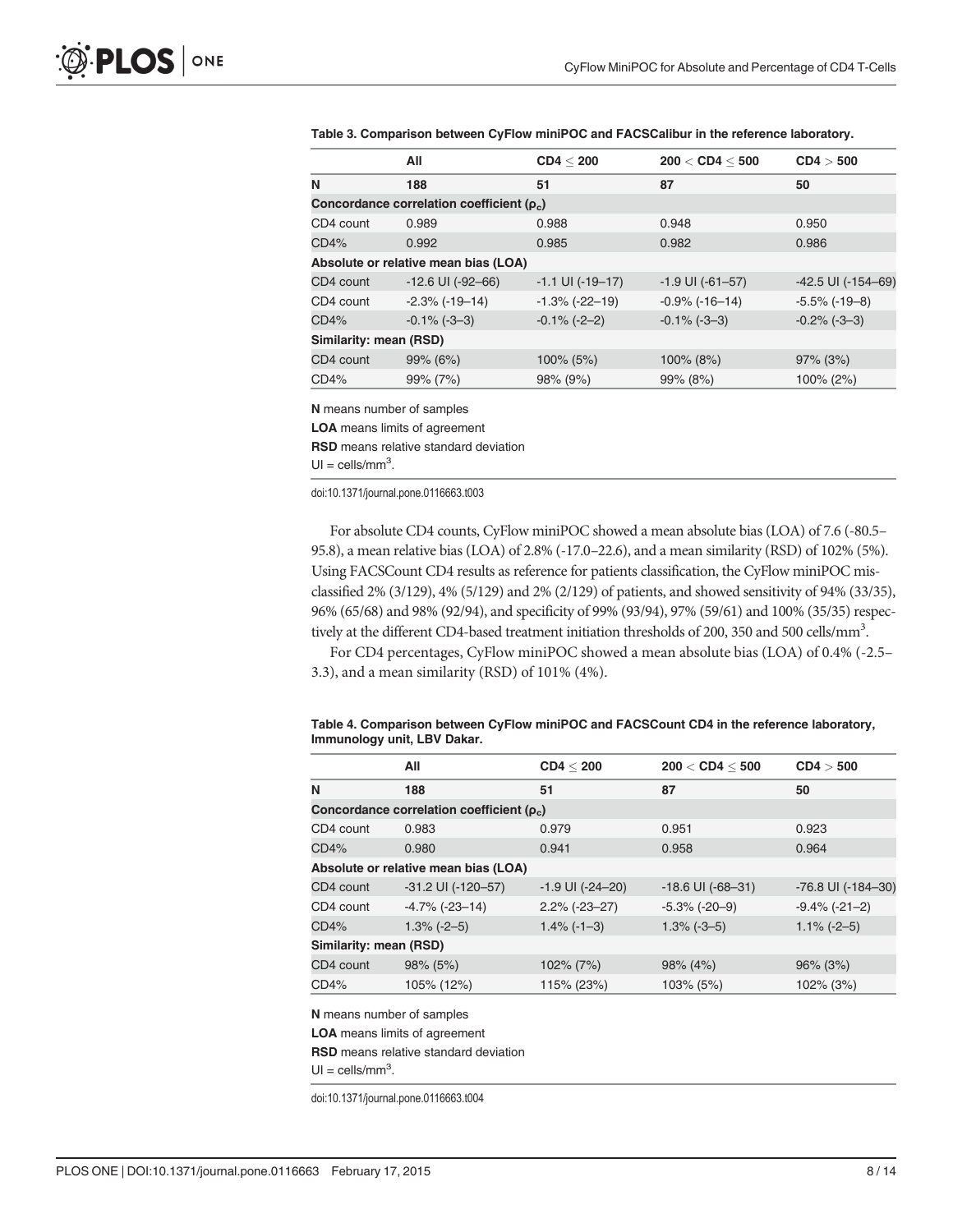<span id="page-8-0"></span>

[Fig 3. C](#page-5-0)omparison between CyFlow miniPOC and FACSCount CD4 in field conditions: CD4 counts from both instruments were analyzed using Passing-Bablok (A) and Pollock (C). CD4% from both instruments were analyzed by Passing-Bablok (C) and Bland-Altman (D). In Passing-Bablok plots, the solid line represents the regression line and the dashed lines represent the 95% confidence interval for the regression line. In Pollock and Bland–Altman plots, the solid line represents the mean bias. The dashed lines represent the mean bias 6 1.96 SD, which are the upper and lower LOA.

doi:10.1371/journal.pone.0116663.g003

Comparisons between CyFlow miniPOC and FACSCount CD4 in the field within the CD4 categories are detailed in [Table 5.](#page-9-0) Comparisons between CyFlow miniPOC and FACSCount CD4 in the reference lab and in the field showed a statistically different bias ( $p < 0.05$ ) in overall data and within each of the CD4 categories. The CyFlow miniPOC showed better performance on the CD4 percentages in Ziguinchor compared to Dakar. However, on absolute CD4 counts, the performance was not in favor of one site (Tables [4](#page-7-0) & [5](#page-9-0)).

The CyFlow miniPOC failed to analyze 3 samples in the reference lab, while 5 and 4 errors were reported on FACSCount CD4 respectively in the reference lab and in the field lab.

#### **Discussion**

The recent introduction of CD4 Point-of-care technologies has contributed to widen access to ART in resource-limited settings. Many POCs are much more affordable than the conventional flow cytometry based instruments and better adapted to the field as they are very mobile, easy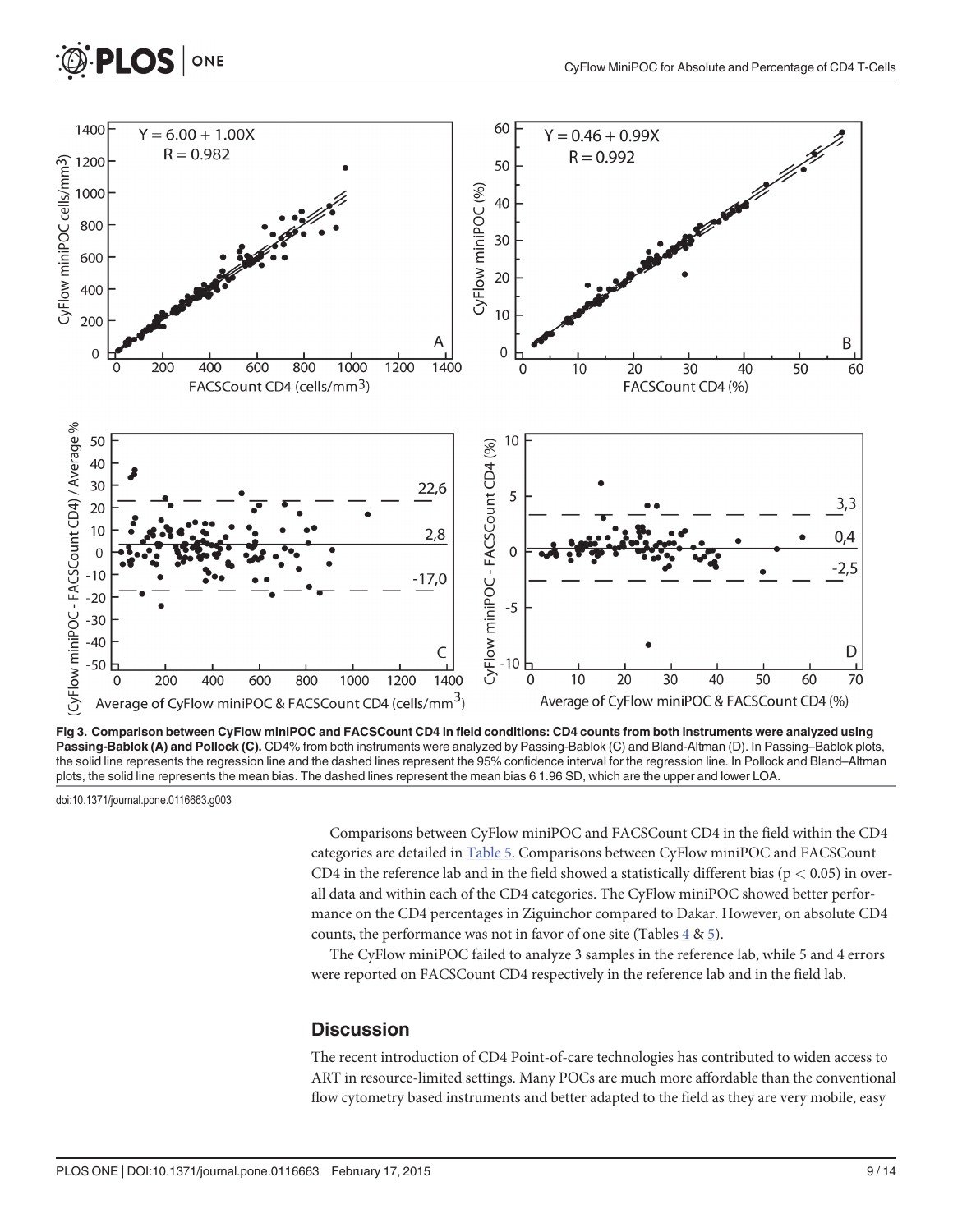<span id="page-9-0"></span>[Table 5.](#page-8-0) Comparison between CyFlow miniPOC and FACSCount CD4 in the field setting, Silence health center, Ziguinchor.

|                                                | All              | CD4 < 200        | 200 < CDA < 500   | CD4 > 500          |  |  |
|------------------------------------------------|------------------|------------------|-------------------|--------------------|--|--|
| N                                              | 133              | 35               | 58                | 40                 |  |  |
| Concordance correlation coefficient $(\rho_c)$ |                  |                  |                   |                    |  |  |
| CD4 count                                      | 0.981            | 0.980            | 0.954             | 0.856              |  |  |
| CD4%                                           | 0.991            | 0.992            | 0.972             | 0.985              |  |  |
| Absolute or relative mean bias (LOA)           |                  |                  |                   |                    |  |  |
| CD4 count                                      | 7.6 UI (-81-96)  | 4.6 UI (-17-26)  | 6.2 UI $(-41-53)$ | 12.3 UI (-137-162) |  |  |
| CD4 count                                      | $2.8\%$ (-17-23) | $4.8\%$ (-19-29) | $2.4\%$ (-14-18)  | $1.9\%$ (-20-23)   |  |  |
| CD4%                                           | $0.4\%$ (-3-3)   | $0.1\%$ (-1-2)   | $0.5\%$ (-3-4)    | $0.4\%$ (-3-3)     |  |  |
| Similarity: mean (RSD)                         |                  |                  |                   |                    |  |  |
| CD4 count                                      | 102% (5%)        | $103\% (7\%)$    | $101\% (4\%)$     | $101\%$ (6%)       |  |  |
| CD4%                                           | $101\% (4\%)$    | 99% (3%)         | 102% (3%)         | 101% (5%)          |  |  |

N means number of samples

LOA means limits of agreement

RSD means relative standard deviation

 $UI =$  cells/mm<sup>3</sup>.

doi:10.1371/journal.pone.0116663.t005

to use and do not require a cold chain to store reagents  $[2,16,36]$  $[2,16,36]$  $[2,16,36]$  $[2,16,36]$  $[2,16,36]$ . In the present study, we independently evaluated the CyFlow miniPOC, a relatively new flow cytometry-based POC. Our study is the first to report on the performance of CyFlow miniPOC. The CyFlow miniPOC system was compared to two conventional flow cytometers, FACSCount CD4 and FACSCalibur.

The CyFlow miniPOC showed good precision with  $\%$ CV  $<$  7%, similar to precisions reported on other CD4 dedicated flow cytometers  $[6-8,10,22,23,37-43]$  $[6-8,10,22,23,37-43]$  $[6-8,10,22,23,37-43]$  $[6-8,10,22,23,37-43]$  $[6-8,10,22,23,37-43]$  $[6-8,10,22,23,37-43]$  $[6-8,10,22,23,37-43]$  $[6-8,10,22,23,37-43]$ . The high %CV (13.45%) of inter assay variability for the high CD4 count specimen ([Table 1\)](#page-4-0) can be explained by the CD4 count drop from 1153 cells/mm<sup>3</sup> on fresh blood (within 6h) to 906 cells/mm<sup>3</sup> at 24h after venipuncture. This variability was not inherent to the CyFlow miniPOC, but to the sample itself. Indeed, when we checked on FACSCalibur for that sample at day 1, the CD4 result was similar. The CyFlow miniPOC seems to be more precise than the Pima CD4 using venous blood, which indeed showed a higher %CV, superior to 10% [\[21,22](#page-12-0),[44](#page-13-0)]. The CD4 counts and CD4% obtained from the CyFlow miniPOC showed high correlation and small bias as compared to the conventional flow cytometers FACSCalibur (-12.6 cells/mm<sup>3</sup>) and FACSCount CD4 (-31.2 cells/mm<sup>3</sup> in reference lab, and 7.6 cells/mm<sup>3</sup> in the field). The agreement between CyFlow miniPOC and these conventional flow cytometers is similar to the agreement between FACSCount CD4 and FACSCalibur. These findings are similar to those reported in previous studies on other CyFlow instruments [\[38,39,](#page-12-0)[45](#page-13-0)]. The CyFlow miniPOC bias is similar to those reported on other POC systems: MBio CD4 and Pima CD4 [\[16,18,](#page-11-0)[21](#page-12-0)–[24,28\]](#page-12-0) while other studies reported higher bias on Pima CD4 [[21,27,](#page-12-0)[44,46](#page-13-0)]. In the reference laboratory, the mean bias (absolute and relative) increased with the CD4 count. This finding is similar to the findings re-ported on CyFlow Counter [[22](#page-12-0)] and on Pima CD4 [[21](#page-12-0)-[23,27](#page-12-0)]. In the field, there was an increase in absolute bias and a decrease in relative bias. Although the performances (biases) between the reference and the field sites were statistically different, this was not clearly in favor of one of the two sites (some parameters better in Dakar, some in Ziguinchor), and the CyFlow miniPOC showed good agreement with FACSCount CD4 in both sites.

The CyFlow miniPOC showed low rates of misclassification of patients ( $<$  5%) at the different CD4 treatment thresholds which are similar to those reported for other dedicated flow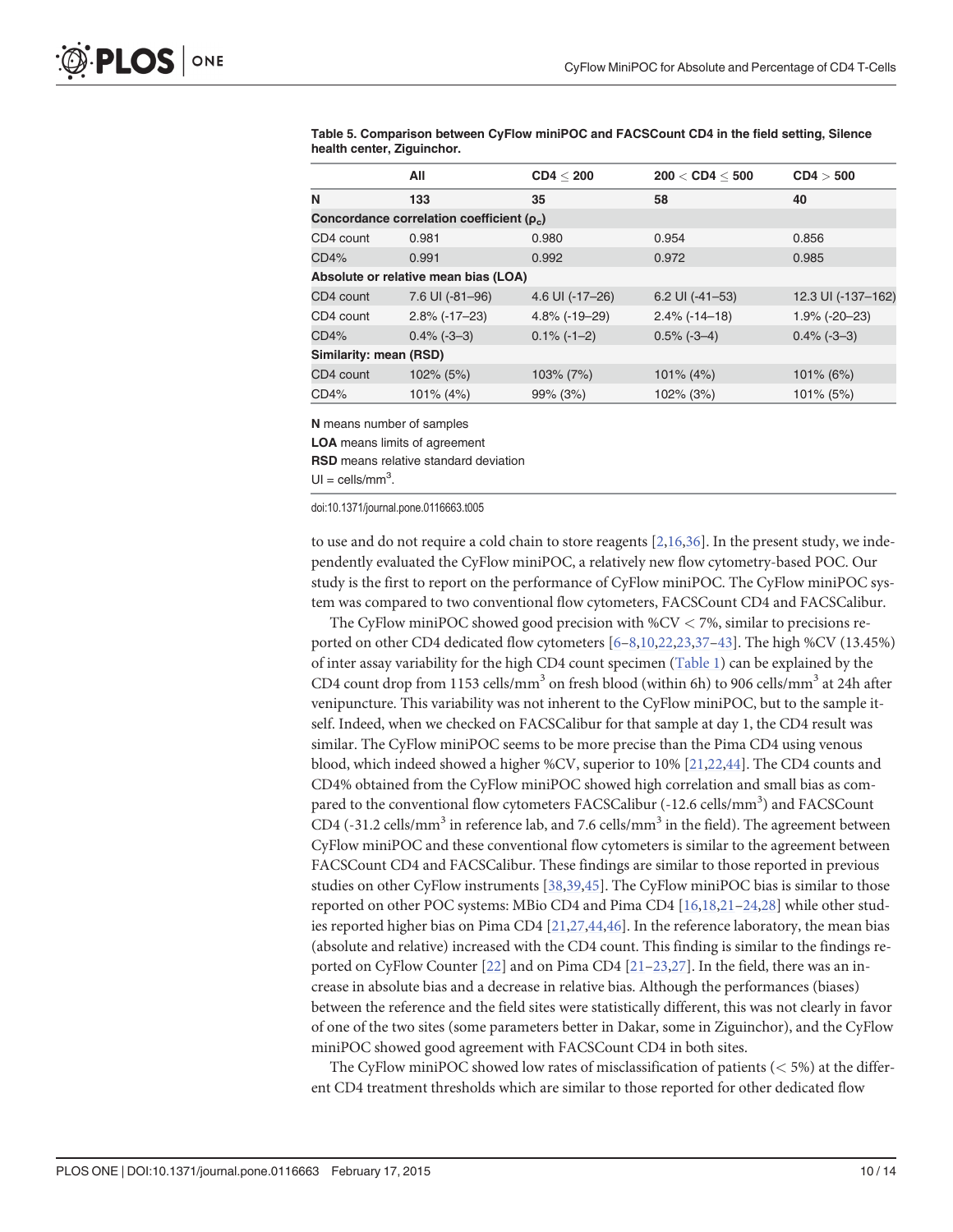<span id="page-10-0"></span>cytometers  $[8-10, 22, 43, 45, 47]$  $[8-10, 22, 43, 45, 47]$  $[8-10, 22, 43, 45, 47]$  $[8-10, 22, 43, 45, 47]$  $[8-10, 22, 43, 45, 47]$  $[8-10, 22, 43, 45, 47]$ . At the threshold of 200 cells/mm<sup>3</sup>, which would have more critical consequences if a patient is misclassified upward (no treatment provided), the CyFlow miniPOC showed a rate of misclassification  $\leq$  2% with only 2 patients who would have their ART-initiation postponed, and for only a short delay (maximum bias of 25 cells/mm<sup>3</sup>). At the threshold of 350 cells/mm<sup>3</sup>, only 3 (2%) patients would have their ART-initiation postponed with a maximum bias of 63 cells/mm<sup>3</sup> according to FACSCount CD4. At the threshold of 500 cells/mm<sup>3</sup>, among the 4 (2%) patients who would have their ART-initiation postponed, only one patient showed a bias of 168 cells/mm<sup>3</sup> when relying on CyFlow miniPOC rather than on the FACSCalibur. However, the CyFlow miniPOC and the FACSCount CD4 provided similar results for that sample (663 and 667 respectively) suggesting that the bias might be attributable to the FACSCalibur (495 cells/ $\text{mm}^{3}$ ), possibly as a result of a pipetting error. Fortunately, most of misclassified patients by the CyFlow miniPOC would benefit to an early ARTinitiation which helps to reduce morbidity and consequently HIV-transmission [[48](#page-13-0)] and due to their small number would be of low importance for ART stock consumption.

With an incubation time of 15min, and a possibility to prepare samples individually or in batches, and using less than 2min per sample reading, the CyFlow miniPOC can easily run a batch of 10 samples per hour. However, the analyses cannot be automated. The CyFlow mini-POC has a turnaround time of 20min similar to other POCs. This is an important asset and limits the number of patients lost to follow up as clinicians can take adequate treatment decisions immediately.

To ensure reliability of results, the FACSCalibur and FACSCount CD4, used in this study, present good scores in the external quality assessment programs such as QASI and UK NEQAS. In addition, the operators received appropriate training on the use of the CyFlow miniPOC which took 3h (one morning), and daily calibration (internal quality control) was performed daily on FACSCalibur, FACSCount and CyFlow miniPOC before running samples.

The fact that our evaluation took place in two different settings reinforces the strength of our results, but also shows that results can be slightly different due to the type of setting (in our case, the operator was the same), and that any evaluation should be done in both settings.

In conclusion, the CyFlow miniPOC provides reliable absolute CD4 counts and CD4 percentages, which are in excellent agreement with those obtained from the conventional flow cytometers. With a batch of 10 samples per hour, a technician could easily analyze up to 60 samples/day using the CyFlow miniPOC. Thus, the CyFlow miniPOC is suitable for monitoring of HIV-infected patients and can be used in a central or peripheral laboratory. Further studies are required for a definitive performance statement.

#### Acknowledgments

This study would not have been possible without the cooperation of study participants, the medical staff of Fann and Le Dantec hospitals, and those of Silence and Bignona health centers, and the staff of both laboratories for their collaboration. The authors are grateful to all of them.

## Author Contributions

Conceived and designed the experiments: DW LK TND SM. Performed the experiments: DW. Analyzed the data: DW GD PAD AAD TND LK. Contributed reagents/materials/analysis tools: LK SM TND GD AAD. Wrote the paper: DW GD LK PAD AAD TND SM.

#### **References**

World Health Organization (2010) Antiretroviral therapy for HIV infection in infants and children: towards universal access. Recommendations for a public health approach. 2010 revision.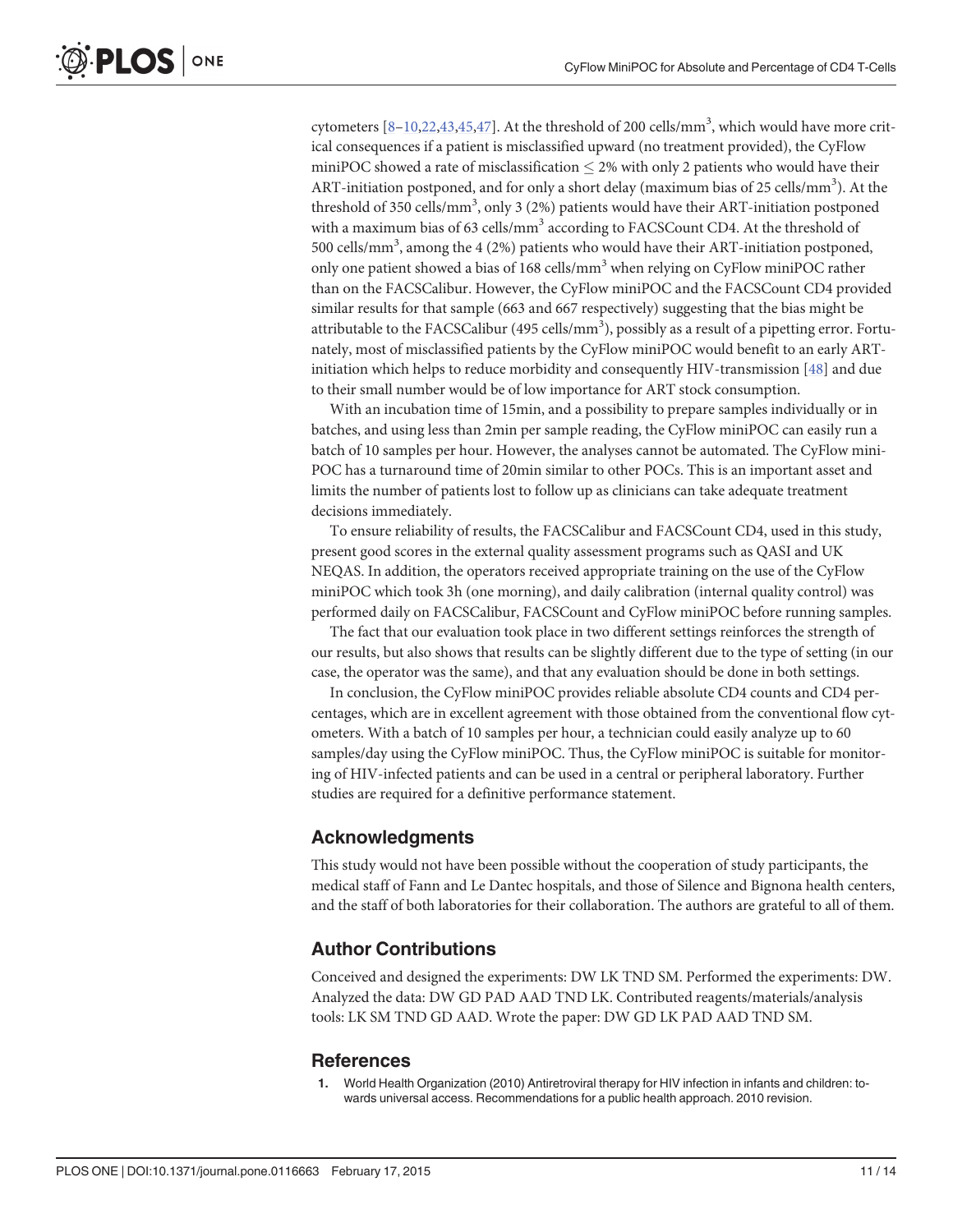- <span id="page-11-0"></span>[2.](#page-1-0) UNITAID (2013) HIV/AIDS Diagnostic Technology Landscape.
- [3.](#page-1-0) World Health Organization (2013) Consolidated Guidelines on the use of Antiretroviral Drugs for Treating and Preventing HIV infection: Recommendations for a Public Health Approach.
- [4.](#page-1-0) Mandy FF, Nicholson JK, McDougal JS (2003) Guidelines for performing single-platform absolute CD4+ T-cell determinations with CD45 gating for persons infected with human immunodeficiency virus. Centers for Disease Control and Prevention. MMWR Recomm Rep 52: 1–13. PMID: [14685139](http://www.ncbi.nlm.nih.gov/pubmed/14685139)
- [5.](#page-1-0) Mandy F, Janossy G, Bergeron M, Pilon R, Faucher S (2008) Affordable CD4 T-cell enumeration for re-source-limited regions: a status report for 2008. Cytometry B Clin Cytom 74 Suppl 1: S27-S39. doi: [10.](http://dx.doi.org/10.1002/cyto.b.20414) [1002/cyto.b.20414](http://dx.doi.org/10.1002/cyto.b.20414) PMID: [18307251](http://www.ncbi.nlm.nih.gov/pubmed/18307251)
- [6.](#page-9-0) Lopez A, Caragol I, Candeias J, Villamor N, Echaniz P, et al. (1999) Enumeration of CD4(+) T-cells in the peripheral blood of HIV-infected patients: an interlaboratory study of the FACSCount system. Cytometry 38: 231–237. 10.1002/(SICI)1097-0320(19991015)38:5<231::AID-CYTO5>3.0.CO;2-Y [pii]. PMID: [10516609](http://www.ncbi.nlm.nih.gov/pubmed/10516609)
- 7. Fryland M, Chaillet P, Zachariah R, Barnaba A, Bonte L, et al. (2006) The Partec CyFlow Counter could provide an option for CD4+ T-cell monitoring in the context of scaling-up antiretroviral treatment at the district level in Malawi. Trans R Soc Trop Med Hyg 100: 980–985. S0035-9203(06)00030-7 [pii]; doi: [10.1016/j.trstmh.2005.11.014](http://dx.doi.org/10.1016/j.trstmh.2005.11.014) PMID: [16542690](http://www.ncbi.nlm.nih.gov/pubmed/16542690)
- [8.](#page-9-0) Lynen L, Teav S, Vereecken C, De MP, An S, et al. (2006) Validation of primary CD4 gating as an affordable strategy for absolute CD4 counting in Cambodia. J Acquir Immune Defic Syndr 43: 179–185. doi: [10.1097/01.qai.0000242447.82403.c2](http://dx.doi.org/10.1097/01.qai.0000242447.82403.c2) PMID: [16940854](http://www.ncbi.nlm.nih.gov/pubmed/16940854)
- 9. Balakrishnan P, Solomon S, Mohanakrishnan J, Cecelia AJ, Kumarasamy N, et al. (2006) A reliable and inexpensive EasyCD4 assay for monitoring HIV-infected individuals in resource-limited settings. J Acquir Immune Defic Syndr 43: 23–26. doi: [10.1097/01.qai.0000227791.92203.d5](http://dx.doi.org/10.1097/01.qai.0000227791.92203.d5) PMID: [16885780](http://www.ncbi.nlm.nih.gov/pubmed/16885780)
- [10.](#page-9-0) Dieye TN, Diaw PA, Daneau G, Wade D, Sylla NM, et al. (2011) Evaluation of a flow cytometry method for CD4 T cell enumeration based on volumetric primary CD4 gating using thermoresistant reagents. J Immunol Methods 372: 7–13. S0022-1759(11)00183-9 [pii]; doi: [10.1016/j.jim.2011.07.012](http://dx.doi.org/10.1016/j.jim.2011.07.012) PMID: [21835181](http://www.ncbi.nlm.nih.gov/pubmed/21835181)
- 11. Bergeron M, Daneau G, Ding T, Sitoe NE, Westerman LE, et al. (2012) Performance of the PointCare NOW system for CD4 counting in HIV patients based on five independent evaluations. PLoS One 7: e41166. PONE-D-12-06910 [pii]. doi: [10.1371/journal.pone.0041166](http://dx.doi.org/10.1371/journal.pone.0041166) PMID: [22912668](http://www.ncbi.nlm.nih.gov/pubmed/22912668)
- [12.](#page-3-0) Pattanapanyasat K, Sukapirom K, Kowawisatsut L, Thepthai C (2008) New BD FACSCount CD4 reagent system for simultaneous enumeration of percent and absolute CD4 T-lymphocytes in HIV-1-infected pediatric patients. Cytometry B Clin Cytom 74 Suppl 1: S98–106. doi: [10.1002/cyto.b.20415](http://dx.doi.org/10.1002/cyto.b.20415) PMID: [18307252](http://www.ncbi.nlm.nih.gov/pubmed/18307252)
- [13.](#page-1-0) Mbopi-Keou FX, Mion S, Sagnia B, Belec L (2012) Validation of a single-platform, volumetric, CD45-assisted PanLeucogating Auto40 flow cytometer to determine the absolute number and percentages of CD4 T cells in resource-constrained settings using Cameroonian patients' samples. Clin Vaccine Immunol 19: 609–615. CVI.00023-12 [pii]; doi: [10.1128/CVI.00023-12](http://dx.doi.org/10.1128/CVI.00023-12) PMID: [22336291](http://www.ncbi.nlm.nih.gov/pubmed/22336291)
- [14.](#page-1-0) Cheng X, Irimia D, Dixon M, Ziperstein JC, Demirci U, et al. (2007) A microchip approach for practical label-free CD4+ T-cell counting of HIV-infected subjects in resource-poor settings. J Acquir Immune Defic Syndr 45: 257–261. doi: [10.1097/QAI.0b013e3180500303](http://dx.doi.org/10.1097/QAI.0b013e3180500303) PMID: [17414933](http://www.ncbi.nlm.nih.gov/pubmed/17414933)
- 15. Li X, Breukers C, Ymeti A, Pattanapanyasat K, Sukapirom K, et al. (2010) Clinical evaluation of a simple image cytometer for CD4 enumeration on HIV-infected patients. Cytometry B Clin Cytom 78: 31–36. doi: [10.1002/cyto.b.20488](http://dx.doi.org/10.1002/cyto.b.20488) PMID: [19585662](http://www.ncbi.nlm.nih.gov/pubmed/19585662)
- [16.](#page-9-0) Logan C, Givens M, Ives JT, Delaney M, Lochhead MJ, et al. (2013) Performance evaluation of the MBio Diagnostics point-of-care CD4 counter. J Immunol Methods 387: 107–113. S0022-1759(12) 00300-6 [pii]; doi: [10.1016/j.jim.2012.10.002](http://dx.doi.org/10.1016/j.jim.2012.10.002) PMID: [23063690](http://www.ncbi.nlm.nih.gov/pubmed/23063690)
- 17. Rodriguez WR, Christodoulides N, Floriano PN, Graham S, Mohanty S, et al. (2005) A microchip CD4 counting method for HIV monitoring in resource-poor settings. PLoS Med 2: e182. 05-PLME-RA-0042R2 [pii]; doi: [10.1371/journal.pmed.0020182](http://dx.doi.org/10.1371/journal.pmed.0020182) PMID: [16013921](http://www.ncbi.nlm.nih.gov/pubmed/16013921)
- [18.](#page-1-0) Mtapuri-Zinyowera S, Chideme M, Mangwanya D, Mugurungi O, Gudukeya S, et al. (2010) Evaluation of the PIMA point-of-care CD4 analyzer in VCT clinics in Zimbabwe. J Acquir Immune Defic Syndr 55: 1–7. doi: [10.1097/QAI.0b013e3181e93071](http://dx.doi.org/10.1097/QAI.0b013e3181e93071) PMID: [20622679](http://www.ncbi.nlm.nih.gov/pubmed/20622679)
- [19.](#page-1-0) Jani IV, Sitoe NE, Alfai ER, Chongo PL, Quevedo JI, et al. (2011) Effect of point-of-care CD4 cell count tests on retention of patients and rates of antiretroviral therapy initiation in primary health clinics: an observational cohort study. Lancet 378: 1572–1579. S0140–6736(11)61052-0 [pii]; doi: [10.1016/S0140-](http://dx.doi.org/10.1016/S0140-6736(11)61052-0) [6736\(11\)61052-0](http://dx.doi.org/10.1016/S0140-6736(11)61052-0) PMID: [21951656](http://www.ncbi.nlm.nih.gov/pubmed/21951656)
- 20. Mnyani CN, McIntyre JA, Myer L (2012) The reliability of point-of-care CD4 testing in identifying HIV-infected pregnant women eligible for antiretroviral therapy. J Acquir Immune Defic Syndr 60: 260–264. doi: [10.1097/QAI.0b013e318256b651](http://dx.doi.org/10.1097/QAI.0b013e318256b651) PMID: [22487589](http://www.ncbi.nlm.nih.gov/pubmed/22487589)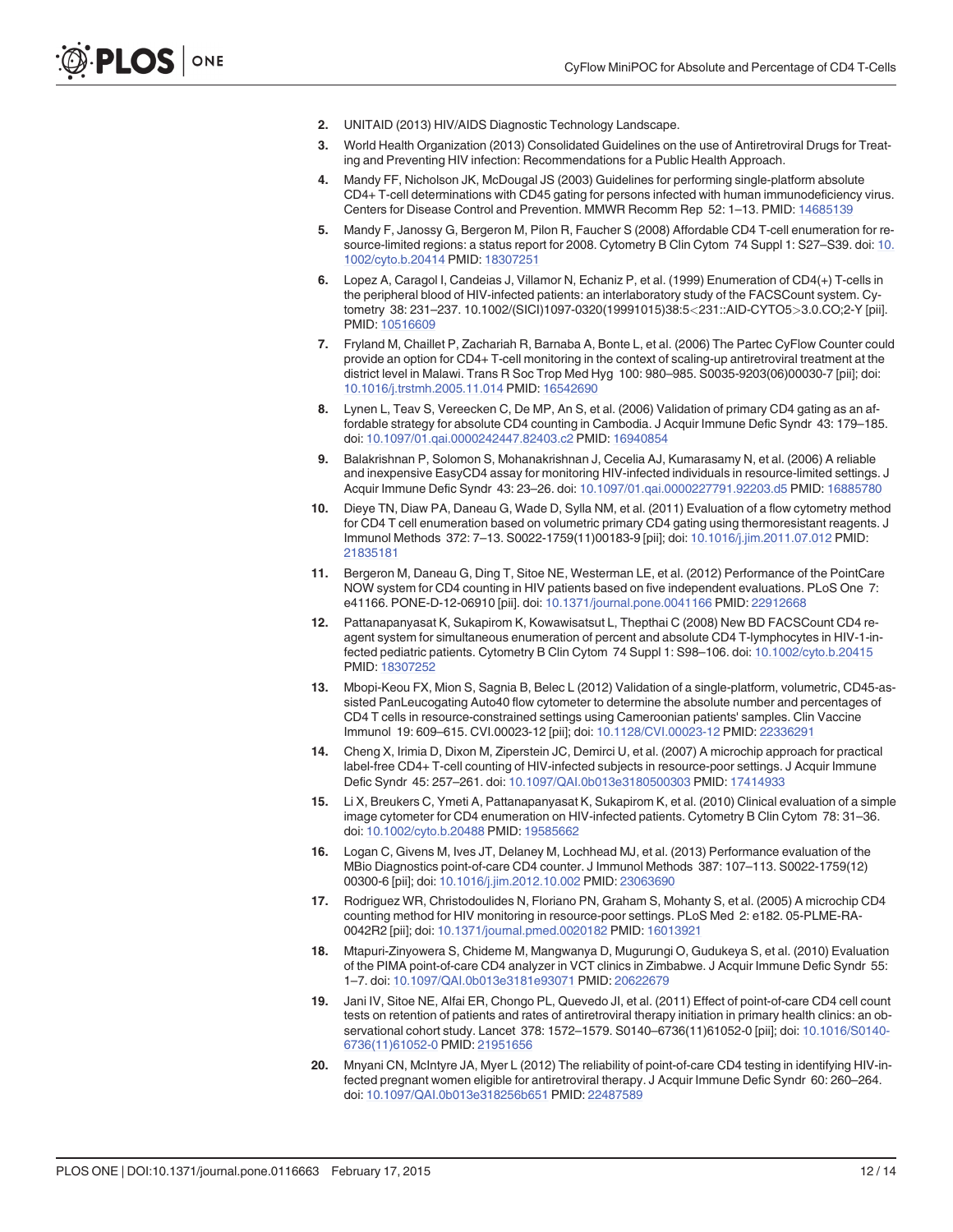- <span id="page-12-0"></span>[21.](#page-1-0) Jani IV, Sitoe NE, Chongo PL, Alfai ER, Quevedo JI, et al. (2011) Accurate CD4 T-cell enumeration and antiretroviral drug toxicity monitoring in primary healthcare clinics using point-of-care testing. AIDS 25: 807–812. doi: [10.1097/QAD.0b013e328344f424](http://dx.doi.org/10.1097/QAD.0b013e328344f424) PMID: [21378535](http://www.ncbi.nlm.nih.gov/pubmed/21378535)
- [22.](#page-1-0) Wade D, Diaw PA, Daneau G, Camara M, Dieye TN, et al. (2013) CD4 T-cell enumeration in a field setting: evaluation of CyFlow counter using the CD4 easy count kit-dry and Pima CD4 systems. PLoS One 8: e75484. PONE-D-13-01269 [pii]. doi: [10.1371/journal.pone.0075484](http://dx.doi.org/10.1371/journal.pone.0075484) PMID: [24066184](http://www.ncbi.nlm.nih.gov/pubmed/24066184)
- [23.](#page-2-0) Wade D, Daneau G, Aboud S, Vercauteren GH, Urassa WS, et al. (2014) WHO Multicenter Evaluation of FACSCount CD4 and Pima CD4 T-Cell Count Systems: Instrument Performance and Misclassification of HIV-Infected Patients. J Acquir Immune Defic Syndr 66: e98–e107. doi: [10.1097/QAI.](http://dx.doi.org/10.1097/QAI.0000000000000214) [0000000000000214](http://dx.doi.org/10.1097/QAI.0000000000000214) PMID: [24853304](http://www.ncbi.nlm.nih.gov/pubmed/24853304)
- [24.](#page-1-0) Thakar M, Mahajan B, Shaikh N, Bagwan S, Sane S, et al. (2012) Utility of the point of care CD4 analyzer, PIMA, to enumerate CD4 counts in the field settings in India. AIDS Res Ther 9: 26. 1742-6405-9-26 [pii]; doi: [10.1186/1742-6405-9-26](http://dx.doi.org/10.1186/1742-6405-9-26) PMID: [22998738](http://www.ncbi.nlm.nih.gov/pubmed/22998738)
- [25.](#page-1-0) Sukapirom K, Onlamoon N, Thepthai C, Polsrila K, Tassaneetrithep B, et al. (2011) Performance evaluation of the Alere PIMA CD4 test for monitoring HIV-infected individuals in resource-constrained settings. J Acquir Immune Defic Syndr 58: 141–147. doi: [10.1097/QAI.0b013e31822866a2](http://dx.doi.org/10.1097/QAI.0b013e31822866a2) PMID: [21709568](http://www.ncbi.nlm.nih.gov/pubmed/21709568)
- [26.](#page-1-0) (2006) Predictive value of absolute CD4 cell count for disease progression in untreated HIV-1-infected children. AIDS 20: 1289–1294.00002030-200606120-00010 [pii]. doi: [10.1097/01.aids.0000232237.](http://dx.doi.org/10.1097/01.aids.0000232237.20792.68) [20792.68](http://dx.doi.org/10.1097/01.aids.0000232237.20792.68) PMID: [16816558](http://www.ncbi.nlm.nih.gov/pubmed/16816558)
- [27.](#page-9-0) Diaw PA, Daneau G, Coly AA, Ndiaye BP, Wade D, et al. (2011) Multisided Evaluation of a Point-of-Care Instrument for CD4+ T-Cell Enumeration Using Venous and Finger-Prick Blood: The PIMA CD4. J Acquir Immune Defic Syndr 58: e103–e111. doi: [10.1097/QAI.0b013e318235b378](http://dx.doi.org/10.1097/QAI.0b013e318235b378) PMID: [21909029](http://www.ncbi.nlm.nih.gov/pubmed/21909029)
- [28.](#page-1-0) Glencross DK, Coetzee LM, Faal M, Masango M, Stevens WS, et al. (2012) Performance evaluation of the Pima point-of-care CD4 analyser using capillary blood sampling in field tests in South Africa. J Int AIDS Soc 15: 3. 1758–2652–15–3 [pii]; doi: [10.1186/1758-2652-15-3](http://dx.doi.org/10.1186/1758-2652-15-3) PMID: [22284546](http://www.ncbi.nlm.nih.gov/pubmed/22284546)
- [29.](#page-1-0) Glynn MT, Kinahan DJ, Ducree J (2013) CD4 counting technologies for HIV therapy monitoring in resource-poor settings—state-of-the-art and emerging microtechnologies. Lab Chip 13: 2731–2748. doi: [10.1039/c3lc50213a](http://dx.doi.org/10.1039/c3lc50213a) PMID: [23670110](http://www.ncbi.nlm.nih.gov/pubmed/23670110)
- [30.](#page-2-0) Broughton PM, Gowenlock AH, McCormack JJ, Neill DW (1974) A revised scheme for the evaluation of automatic instruments for use in clinical chemistry. Ann Clin Biochem 11: 207–218. PMID: [4460843](http://www.ncbi.nlm.nih.gov/pubmed/4460843)
- [31.](#page-3-0) Lin LI (1989) A concordance correlation coefficient to evaluate reproducibility. Biometrics 45: 255–268. PMID: [2720055](http://www.ncbi.nlm.nih.gov/pubmed/2720055)
- [32.](#page-3-0) Passing H, Bablok (1983) A new biometrical procedure for testing the equality of measurements from two different analytical methods. Application of linear regression procedures for method comparison studies in clinical chemistry, Part I. J Clin Chem Clin Biochem 21: 709–720. PMID: [6655447](http://www.ncbi.nlm.nih.gov/pubmed/6655447)
- [33.](#page-3-0) Bland JM, Altman DG (1986) Statistical methods for assessing agreement between two methods of clinical measurement. Lancet 1: 307–310. PMID: [2868172](http://www.ncbi.nlm.nih.gov/pubmed/2868172)
- [34.](#page-3-0) Pollock MA, Jefferson SG, Kane JW, Lomax K, MacKinnon G, et al. (1992) Method comparison—a different approach. Ann Clin Biochem 29 (Pt 5): 556–560.
- [35.](#page-3-0) Scott LE, Galpin JS, Glencross DK (2003) Multiple method comparison: statistical model using percentage similarity. Cytometry B Clin Cytom 54: 46–53. doi: [10.1002/cyto.b.10016](http://dx.doi.org/10.1002/cyto.b.10016) PMID: [12827667](http://www.ncbi.nlm.nih.gov/pubmed/12827667)
- [36.](#page-9-0) Zachariah R, Reid SD, Chaillet P, Massaquoi M, Schouten EJ, et al. (2011) Viewpoint: Why do we need a point-of-care CD4 test for low-income countries? Trop Med Int Health 16: 37–41. doi: [10.1111/j.1365-](http://dx.doi.org/10.1111/j.1365-3156.2010.02669.x) [3156.2010.02669.x](http://dx.doi.org/10.1111/j.1365-3156.2010.02669.x) PMID: [21371207](http://www.ncbi.nlm.nih.gov/pubmed/21371207)
- [37.](#page-9-0) Pattanapanyasat K, Phuang-Ngern Y, Sukapirom K, Lerdwana S, Thepthai C, et al. (2008) Comparison of 5 flow cytometric immunophenotyping systems for absolute CD4+ T-lymphocyte counts in HIV-1-infected patients living in resource-limited settings. J Acquir Immune Defic Syndr 49: 339–347. PMID: [19186347](http://www.ncbi.nlm.nih.gov/pubmed/19186347)
- [38.](#page-9-0) Manasa J, Musabaike H, Masimirembwa C, Burke E, Luthy R, et al. (2007) Evaluation of the Partec flow cytometer against the BD FACSCalibur system for monitoring immune responses of human immunodeficiency virus-infected patients in Zimbabwe. Clin Vaccine Immunol 14: 293–298. CVI.00416–06 [pii]; doi: [10.1128/CVI.00416-06](http://dx.doi.org/10.1128/CVI.00416-06) PMID: [17267593](http://www.ncbi.nlm.nih.gov/pubmed/17267593)
- [39.](#page-9-0) Pattanapanyasat K, Lerdwana S, Noulsri E, Chaowanachan T, Wasinrapee P, et al. (2005) Evaluation of a new single-parameter volumetric flow cytometer (CyFlow(green)) for enumeration of absolute CD4+ T lymphocytes in human immunodeficiency virus type 1-infected Thai patients. Clin Diagn Lab Immunol 12: 1416–1424. 12/12/1416 [pii]; doi: [10.1128/CDLI.12.12.1416-1424.2005](http://dx.doi.org/10.1128/CDLI.12.12.1416-1424.2005) PMID: [16339065](http://www.ncbi.nlm.nih.gov/pubmed/16339065)
- 40. Kandathil AJ, Kannangai R, David S, Nithyanandam G, Solomon S, et al. (2005) Comparison of Microcapillary Cytometry Technology and Flow Cytometry for CD4+ and CD8+ T-Cell Estimation. Clin Diagn